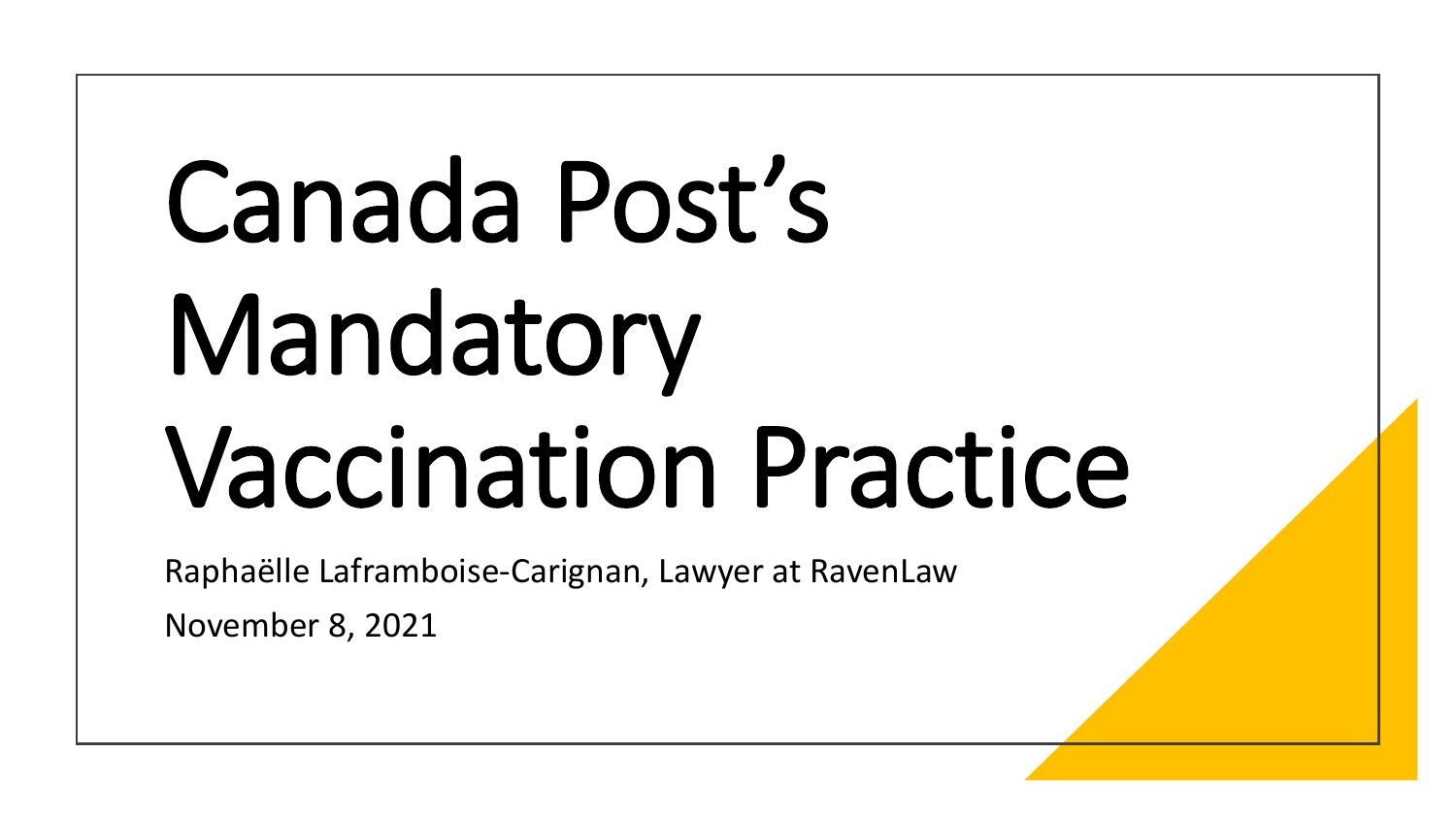## Agenda

- 1. Legal Background
- 2. Summary of Canada Post's Practice
- 3. Purolator
- 4. Violations of the Practice
- 5. Reasonableness of the Practice
- 6. Privacy Concerns
- 7. Supporting your Members

Any questions? Consult the PSAC [Frequently Asked Questions](http://psacunion.ca/faq-vaccinations-and-workplace)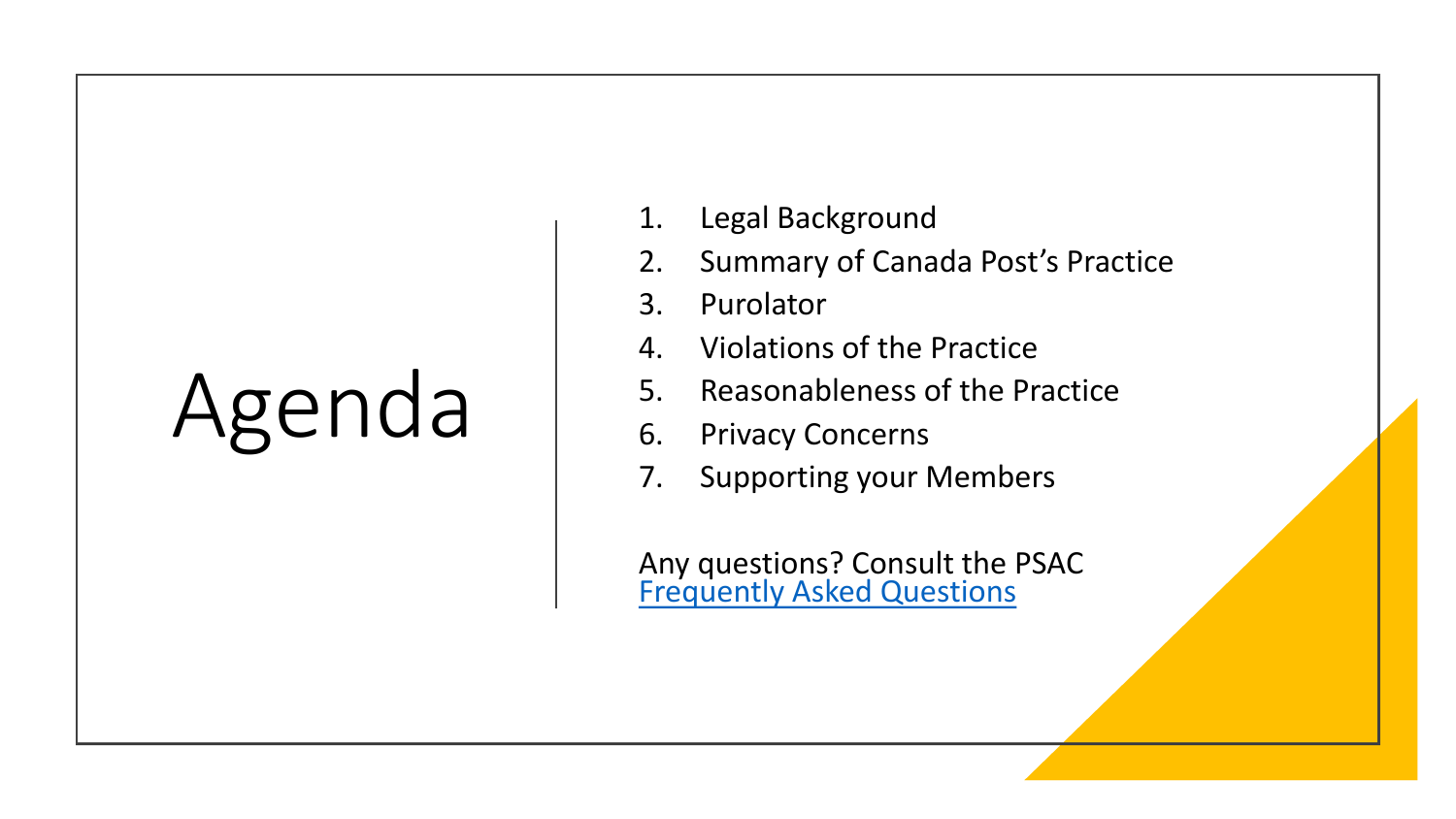### Part 1: Legal Background

- Letter from the Minister of Public Services and Procurement
- Federal government Policy on COVID-[19 Vaccination for the Core](https://www.tbs-sct.gc.ca/pol/doc-eng.aspx?id=32694) Public Administration
- Duty of fair representation
- Unprecedented issues
- Constantly evolving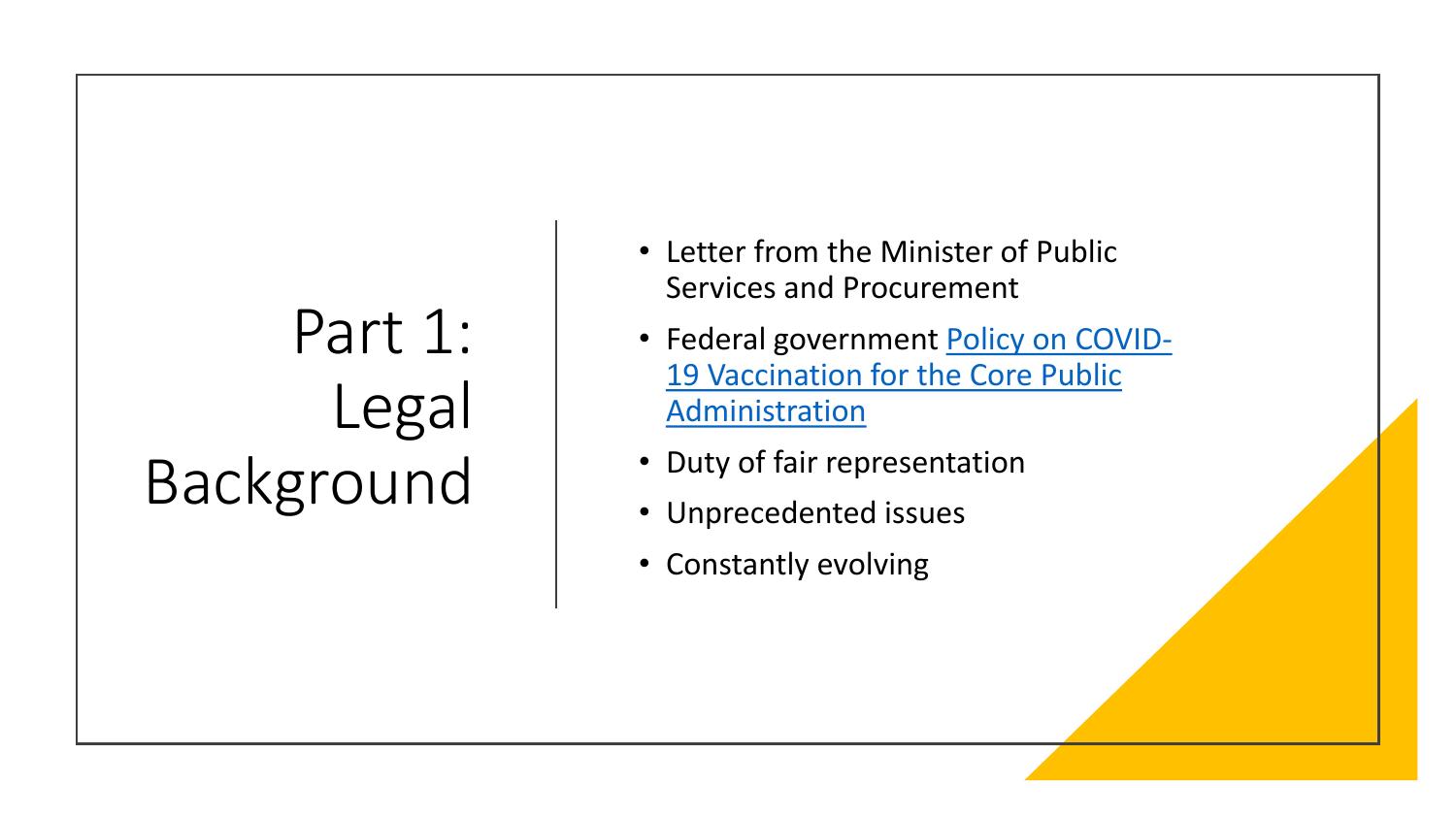## Part 2: Summary of Canada Post's Practice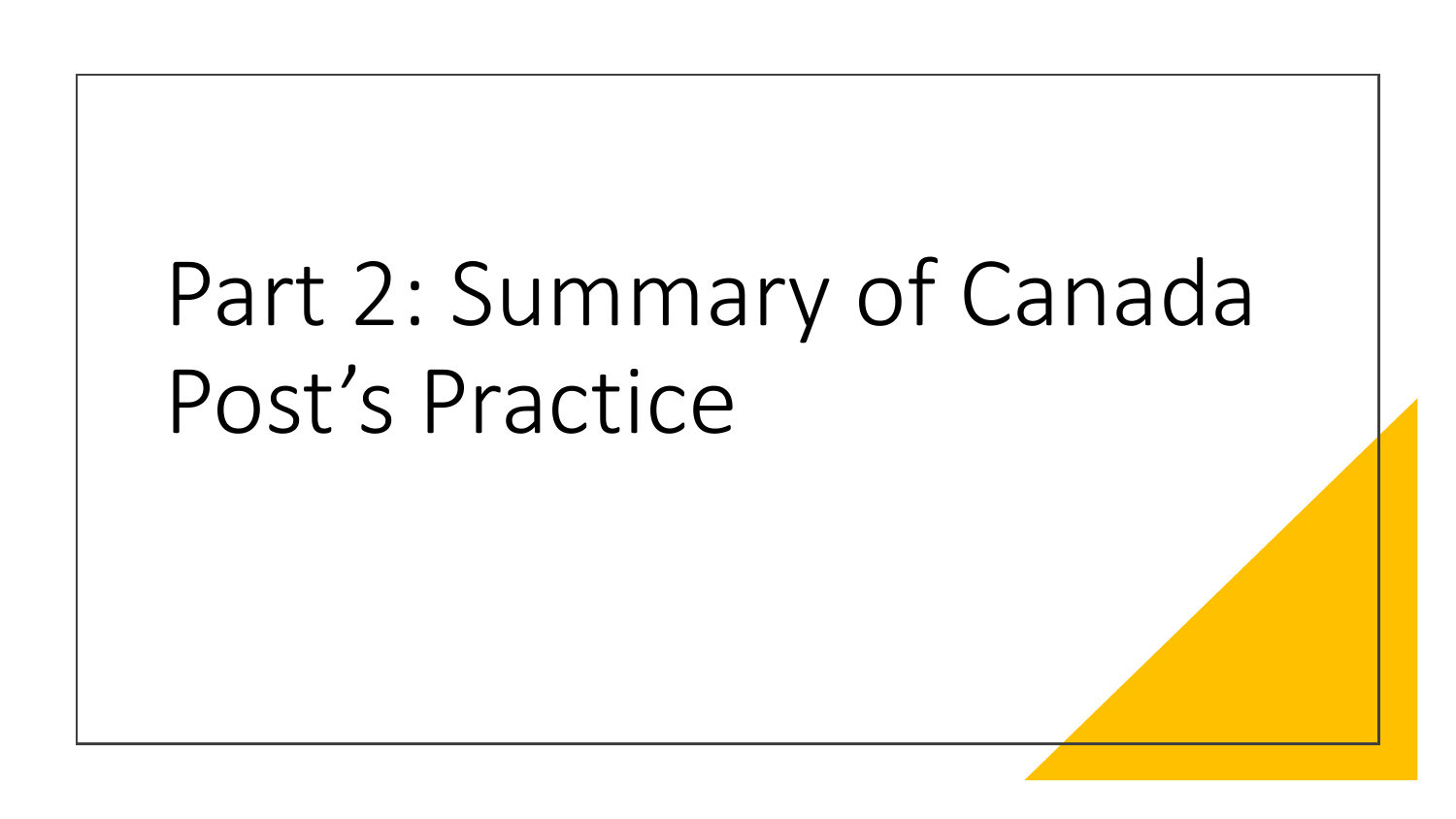### Practice Statement

" Further to the Health and Safety Policy, Canada Post is committed to creating and maintaining a healthy and safe environment for all employees, contractors, visitors, and customers. Vaccination has been shown to be effective in reducing the transmission of COVID-19 and protecting individuals from severe consequences of this virus. At the direction of the Government of Canada, Canada Post has prepared this COVID-19 Vaccination Practice that mirrors the Policy on COVID-19 Vaccination for the Core Public Administration. Accordingly, this Practice sets out the COVID-19 vaccination requirements applicable to Canada Post employees, contractors, and visitors to protect against the spread of COVID-19."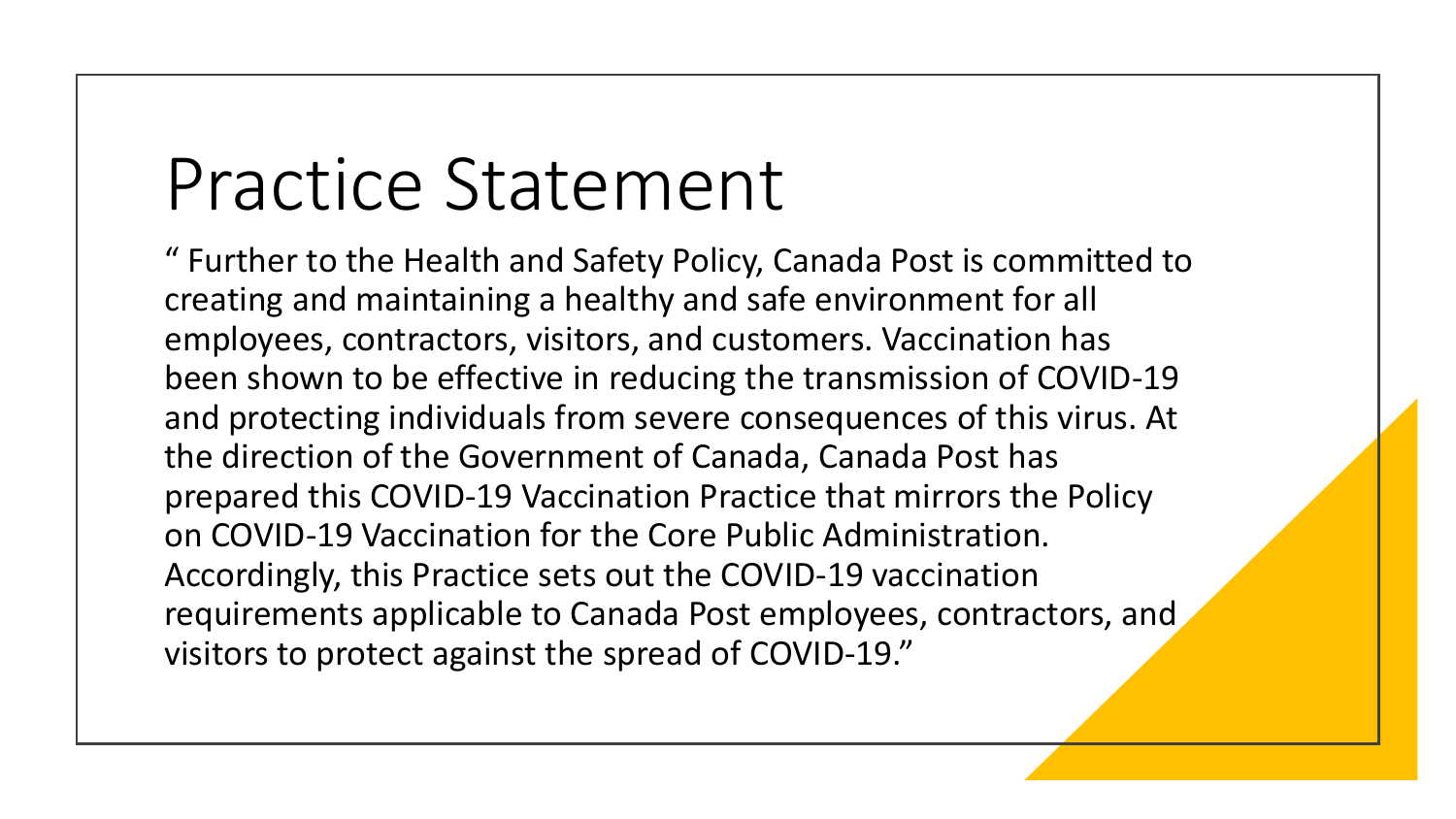## Application

This Practice applies nationally to:

- all Canada Post employees;
- contractors, while providing a service to Canada Post in Canada Post Facilities;
- visitors while in Canada Post Facilities.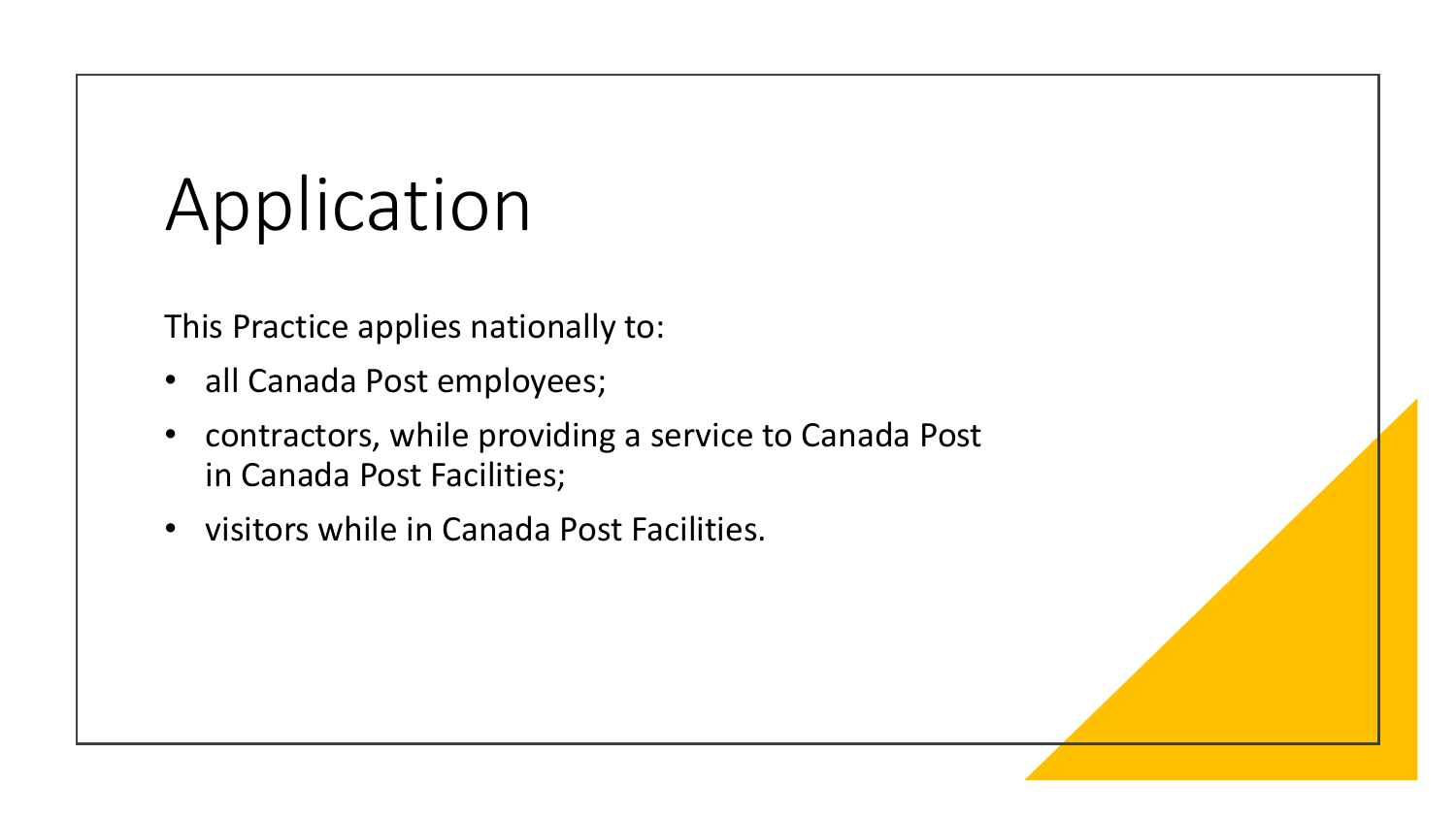#### Attestation

#### **Employees will have to attest to being:**

- Fully vaccinated
- Partially vaccinated
- Unable to be vaccinated
- Unwilling to be fully vaccinated

All employees who are "**actively at work**" will have to provide an attestation. This includes employees who are working remotely.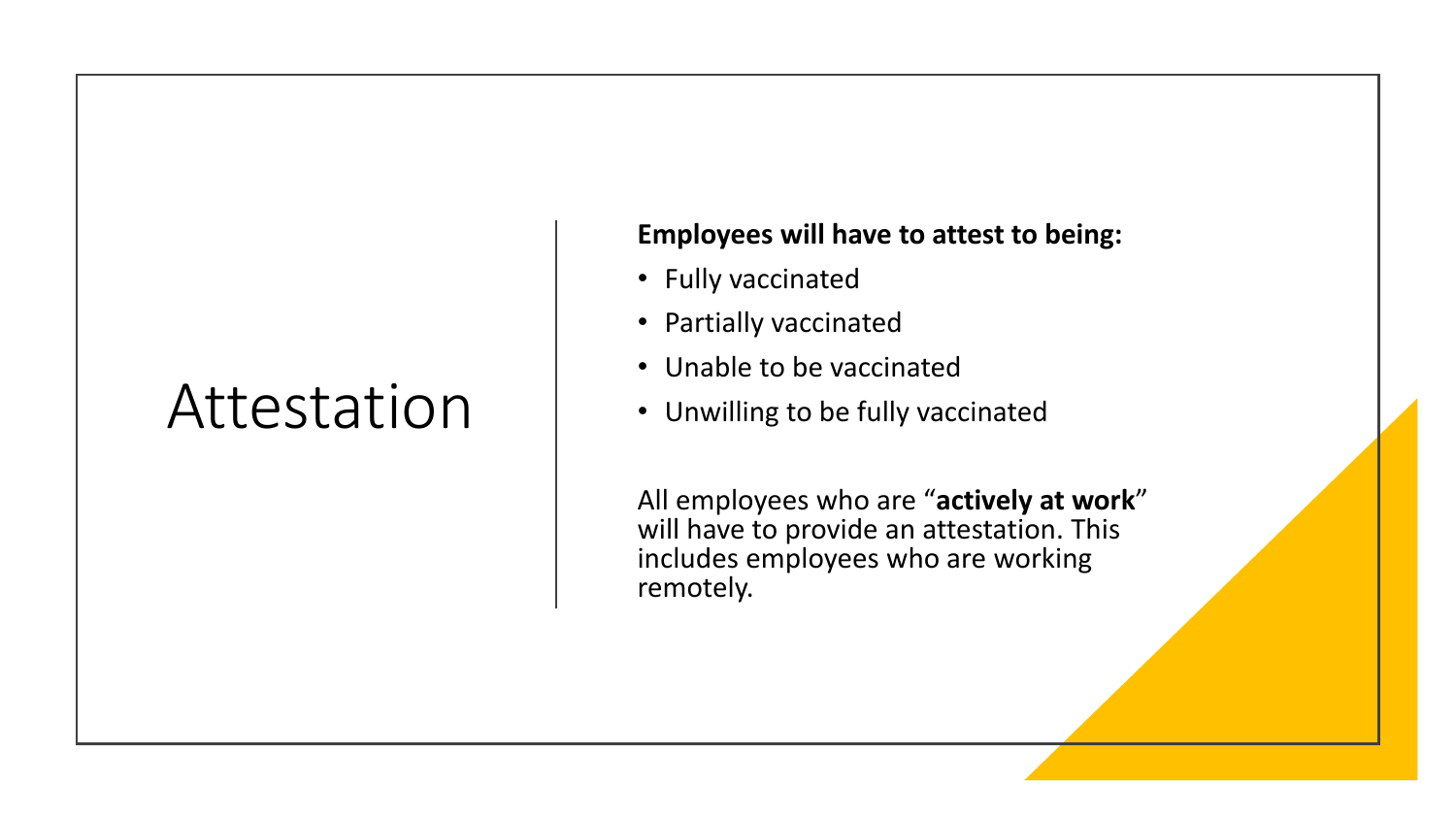#### **Consequences** for not being vaccinated

#### **Employees who:**

- Attest to being "unwilling to be fully vaccinated"
- Do not submit an attestation by November 26, 2021
- Attest to being "partially vaccinated" but do not get their 2<sup>nd</sup> dose by the deadline

**Will be placed on leave without pay (LWOP)**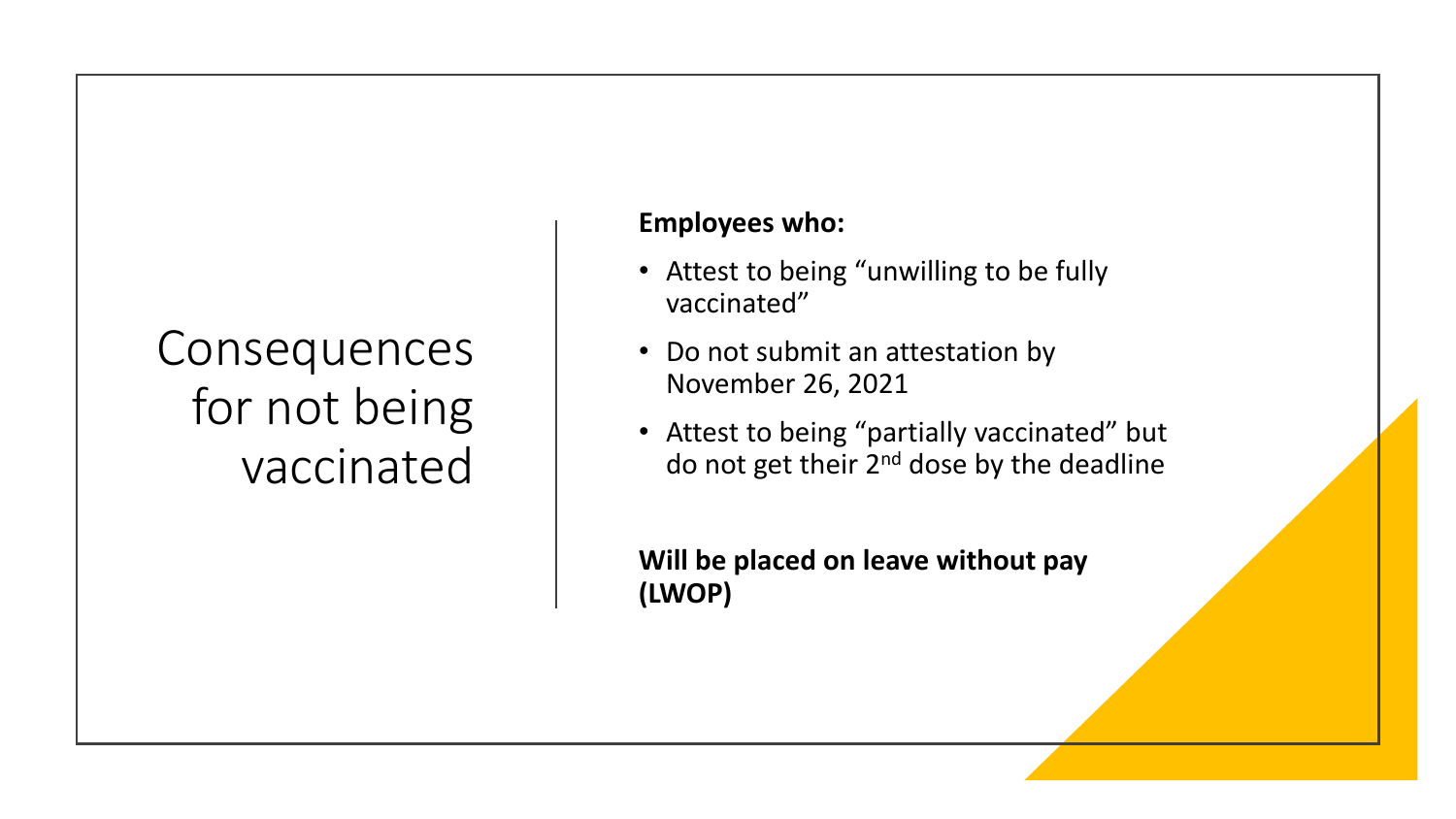## Privacy considerations

The Canada Post practice indicates that proof of vaccination may be required and may be collected by a "National audit team" or via an electronic application. Similarly, negative COVID-19 test results may be collected by Disability Management, a national audit team, or via an electronic application.

The practice states that the data will be "handled and protected in accordance with Canada's *Privacy Act* and Canada Post's *Employee Privacy Policy* and *Customer Privacy Policy.*" It also states that Canada Post will retain the information collected while the policy is in effect, unless either an employee requests that it be retained for longer or it is required by law.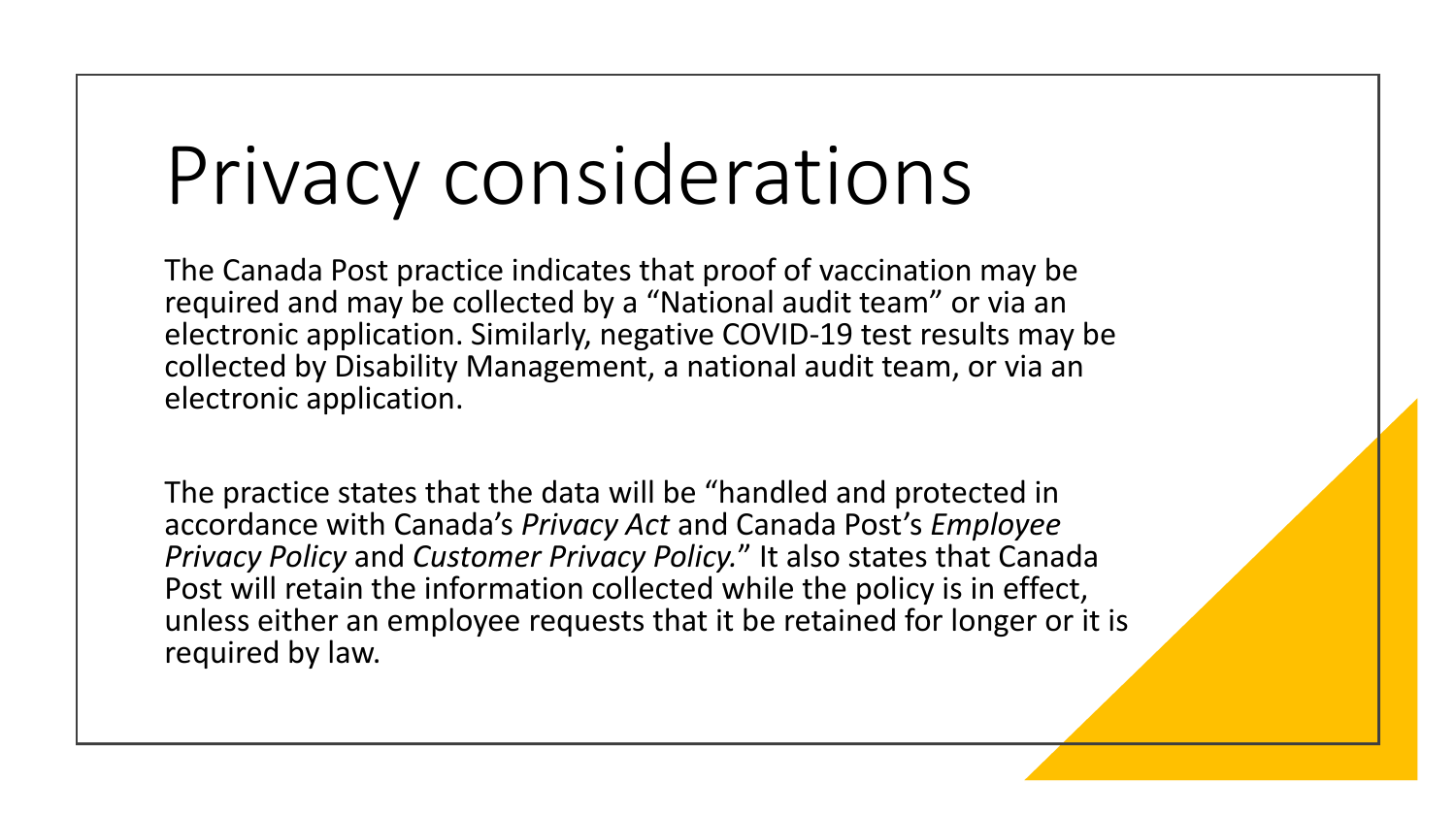### Part 3: Purolator

- Broad strokes of the policy are similar
- The same legal analysis applies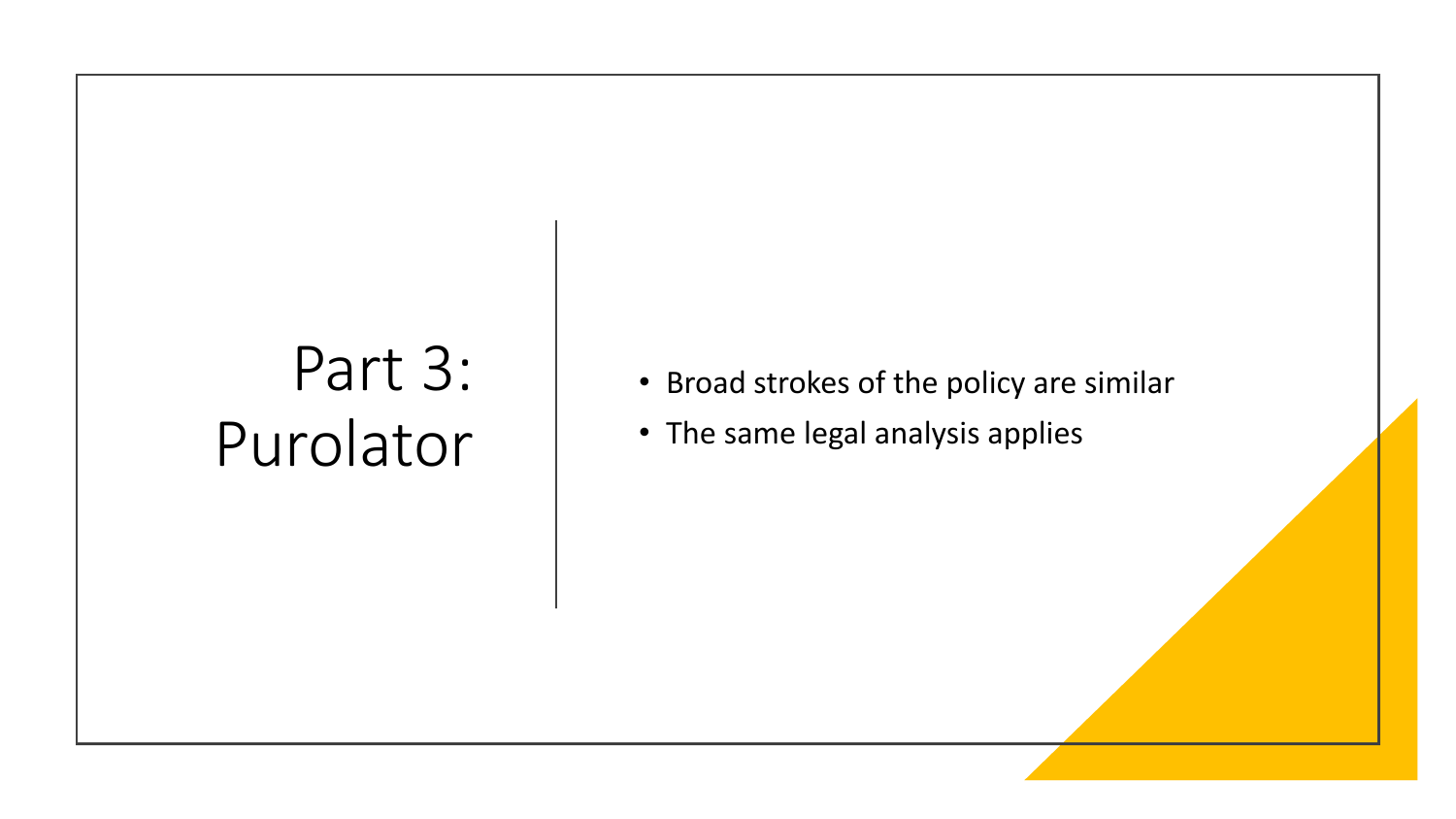## Part 4: Violations of Canada Post's Practice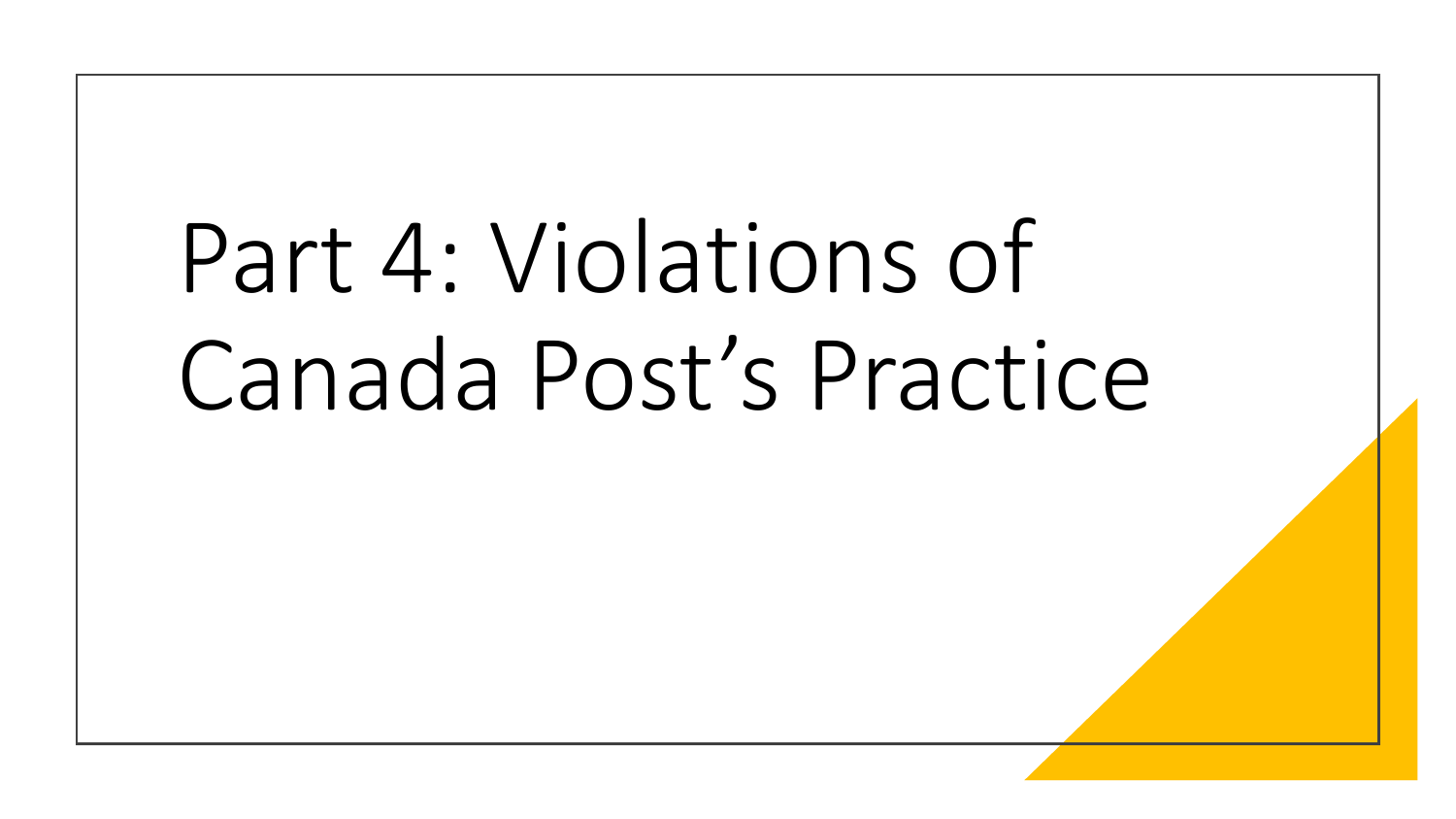## What is a breach of the practice?

Breach of the practice (e.g., providing a false attestation, harassing someone based on their vaccination status) will result in discipline up to and including termination.

Being unwilling to be fully vaccinated is not breach of the practice.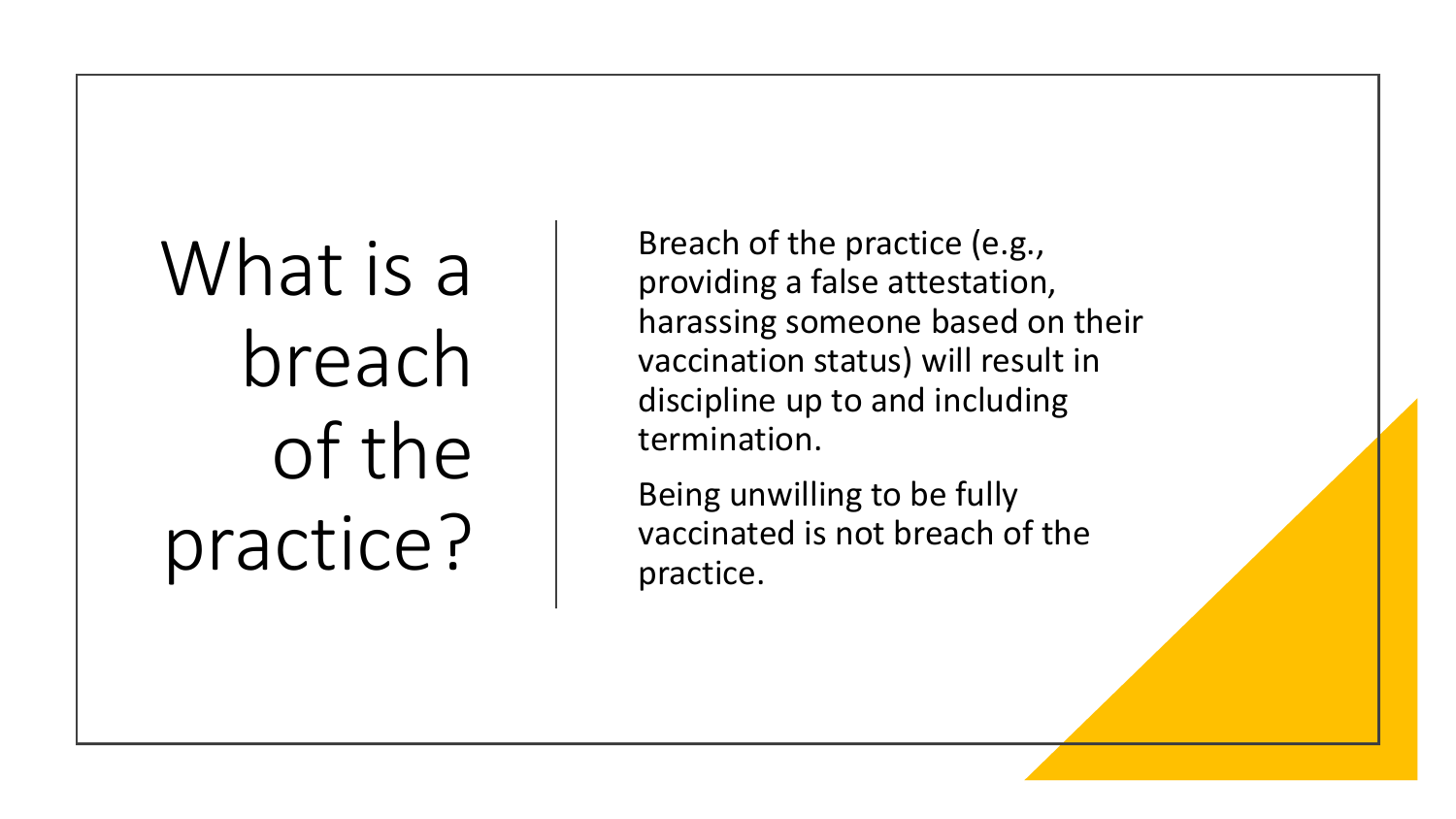## Part 5: Reasonableness of Canada Post's Practice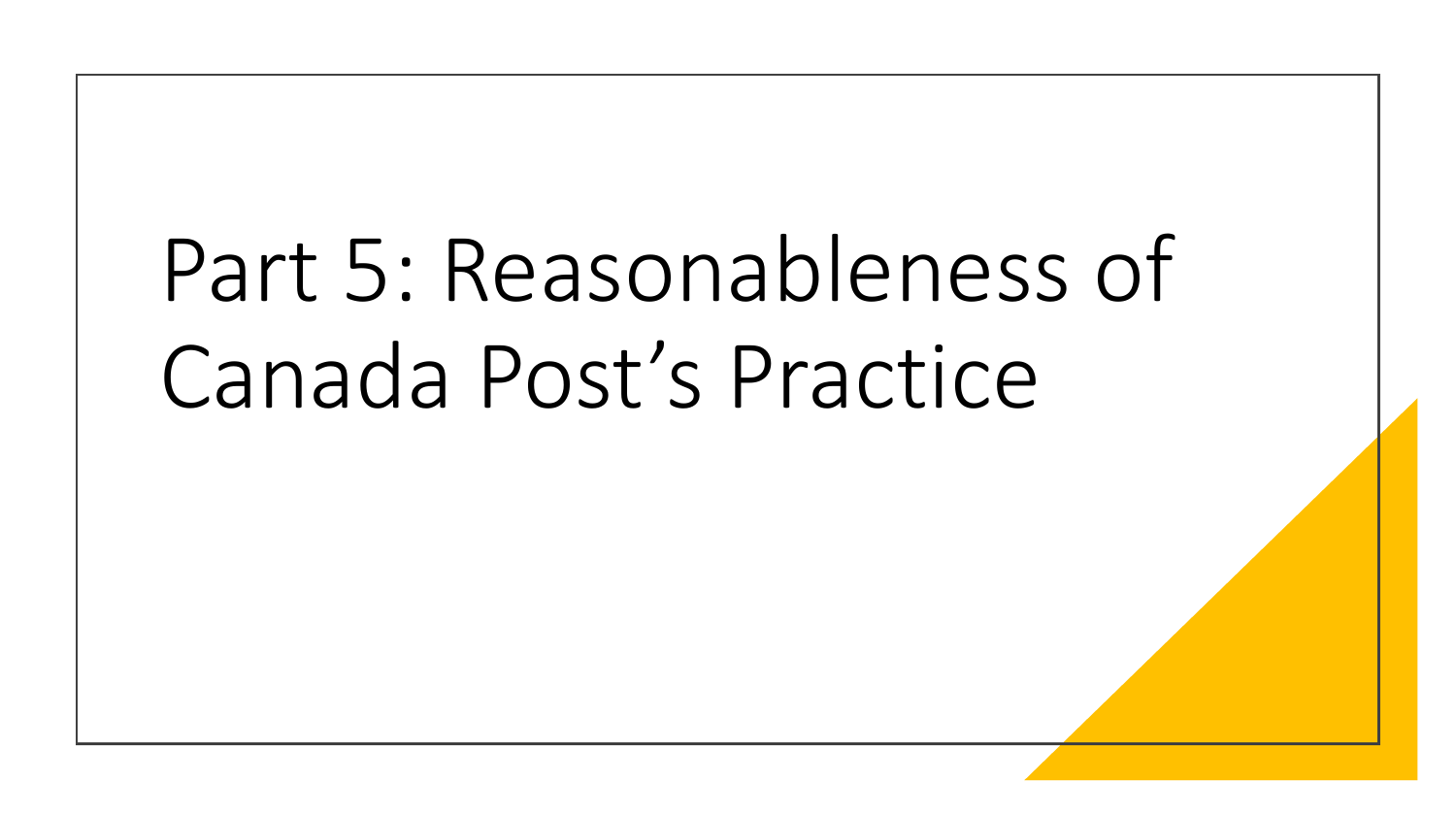#### Is the practice reasonable?

#### **Two categories:**

- A) Members with human rights exemptions
- B) Members without human rights exemptions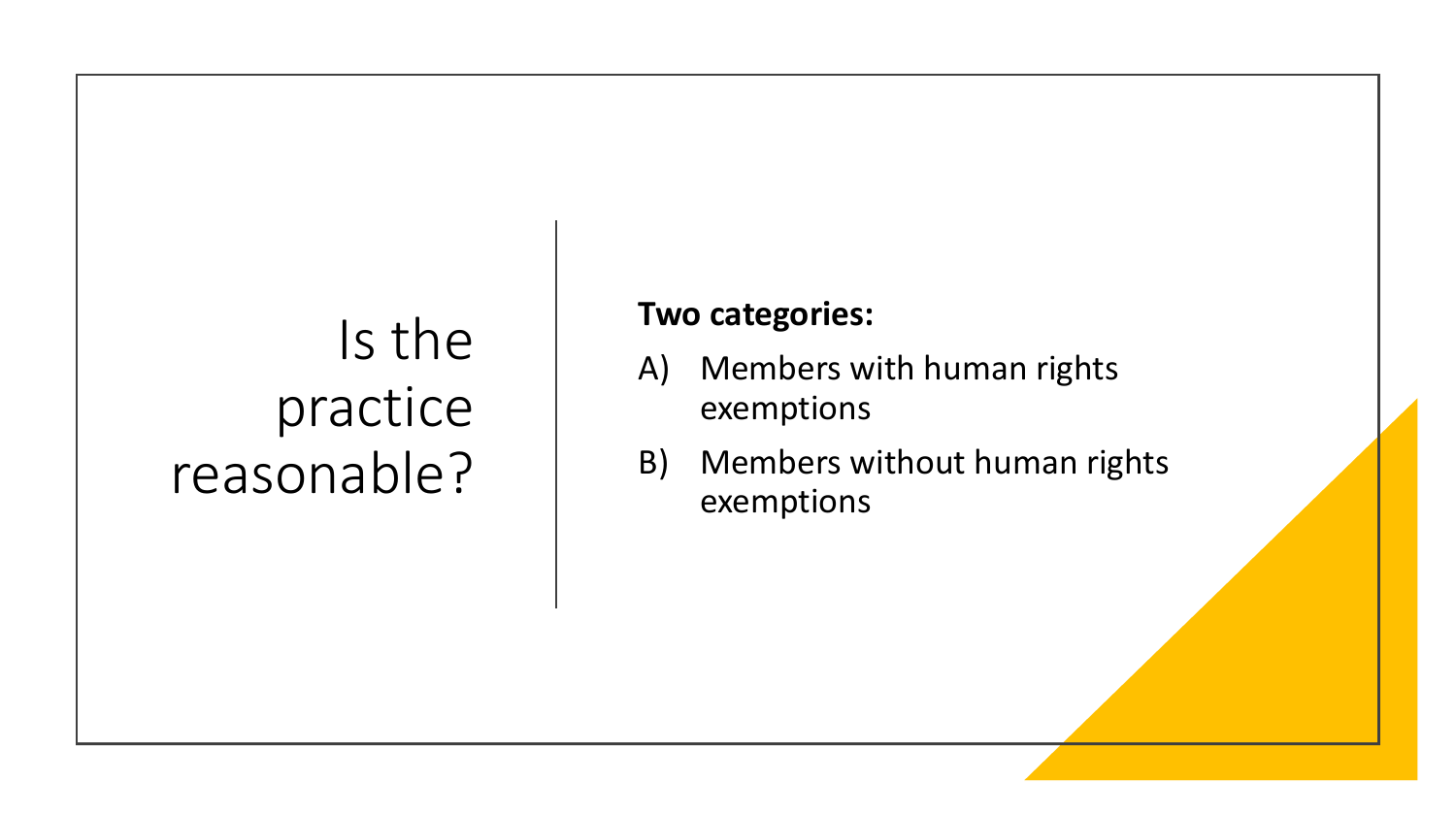#### Human Rights Exemptions

#### **The Practice states:**

Unable to be Vaccinated means an individual who cannot be Fully Vaccinated due to a prohibited ground of discrimination as defined in the Canadian Human Rights Act.

#### **Employees who attest to being Unable to be Fully Vaccinated will be required to:**

- provide complete and accurate information as required by Canada Post to evaluate their accommodation request and identify appropriate accommodation;
- cooperate in the accommodation process; and
- notify their team leader if their accommodation needs change.

#### **Employees are responsible for:**

- informing CP of the need for accommodation based on any of the prohibited grounds of discrimination as defined under the Canadian Human Rights Act
- providing complete and accurate information required by CP to support their accommodation request and identify appropriate accommodation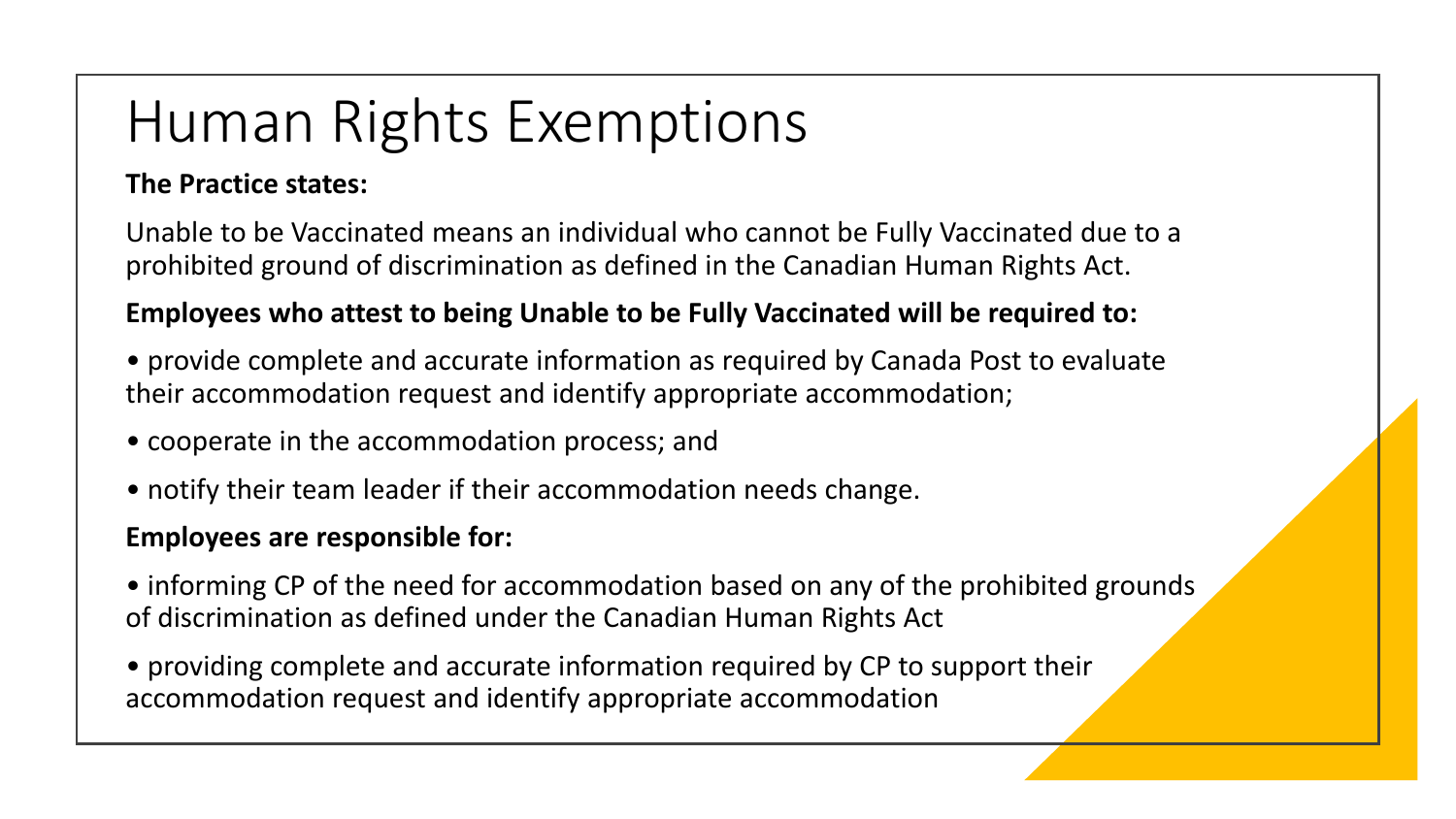### Grounds for Human Rights Exemptions

| <b>Medical Reasons</b> |                                                                                                                                                                         | <b>Religious Beliefs</b>                                                                                                                                                        |  |
|------------------------|-------------------------------------------------------------------------------------------------------------------------------------------------------------------------|---------------------------------------------------------------------------------------------------------------------------------------------------------------------------------|--|
|                        | Very limited medical grounds<br>E.g., severe allergies to<br>vaccination or diagnosed<br>episode of<br>myocarditis/pericarditis after<br>receipt of the first mRNA dose | Sincerely held belief<br>There must be a religious<br>observance that prevents<br>believers from being vaccinated<br>Philosophical beliefs or<br>disagreements will not qualify |  |
|                        |                                                                                                                                                                         |                                                                                                                                                                                 |  |

If there is a valid Human Rights ground, employers have an obligation to accommodate to the point of **undue hardship**.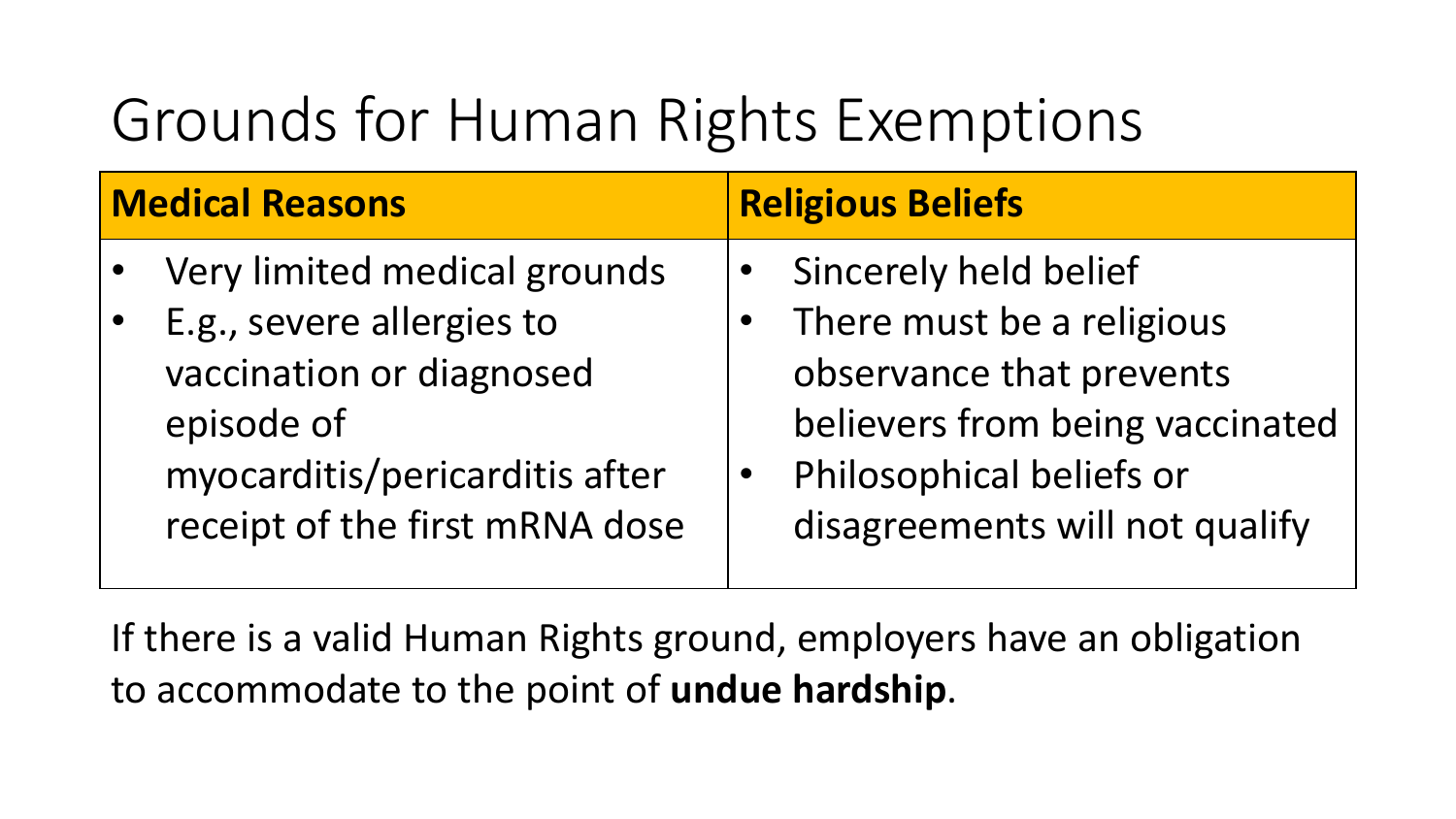#### The Canadian Human Rights Commission

[Vaccination policies and human rights: Frequently asked questions for employers and employees \(chrc-ccdp.gc.ca\)](https://www.chrc-ccdp.gc.ca/en/resources/vaccination-policies-and-human-rights-frequently-asked-questions-employers-and-employees)

Do vaccination requirements violate human rights principles?

No. Rights are not absolute. Reasonable limits can be placed on our rights when it applies to public health and safety.

Is requiring vaccination for federally-regulated employers and employees a discriminatory practice?

No. Requiring that an individual be vaccinated to work or travel is not a discriminatory practice under the Canadian Human Rights Act.

Vaccination requirements are not a discriminatory practice because they are intended (and are necessary) to protect public health and safety.

Is there a Duty to Accommodate requirement for people who cannot receive a vaccine?

Employers have a duty to accommodate only those people who are unable to receive a vaccine for reasons relating to [a prohibited ground of discrimination](https://www.chrc-ccdp.gc.ca/en/about-human-rights/what-discrimination) under the Canadian Human Rights Act.

Employers and service providers will need to explore reasonable options for accommodating such people, unless doing so would cause undue hardship to the employer or service provider considering health, safety and cost.

For complaints or more information

Public servants can discuss concerns about vaccination and masking requirements with their manager or union representative. Complaints should be made through their unions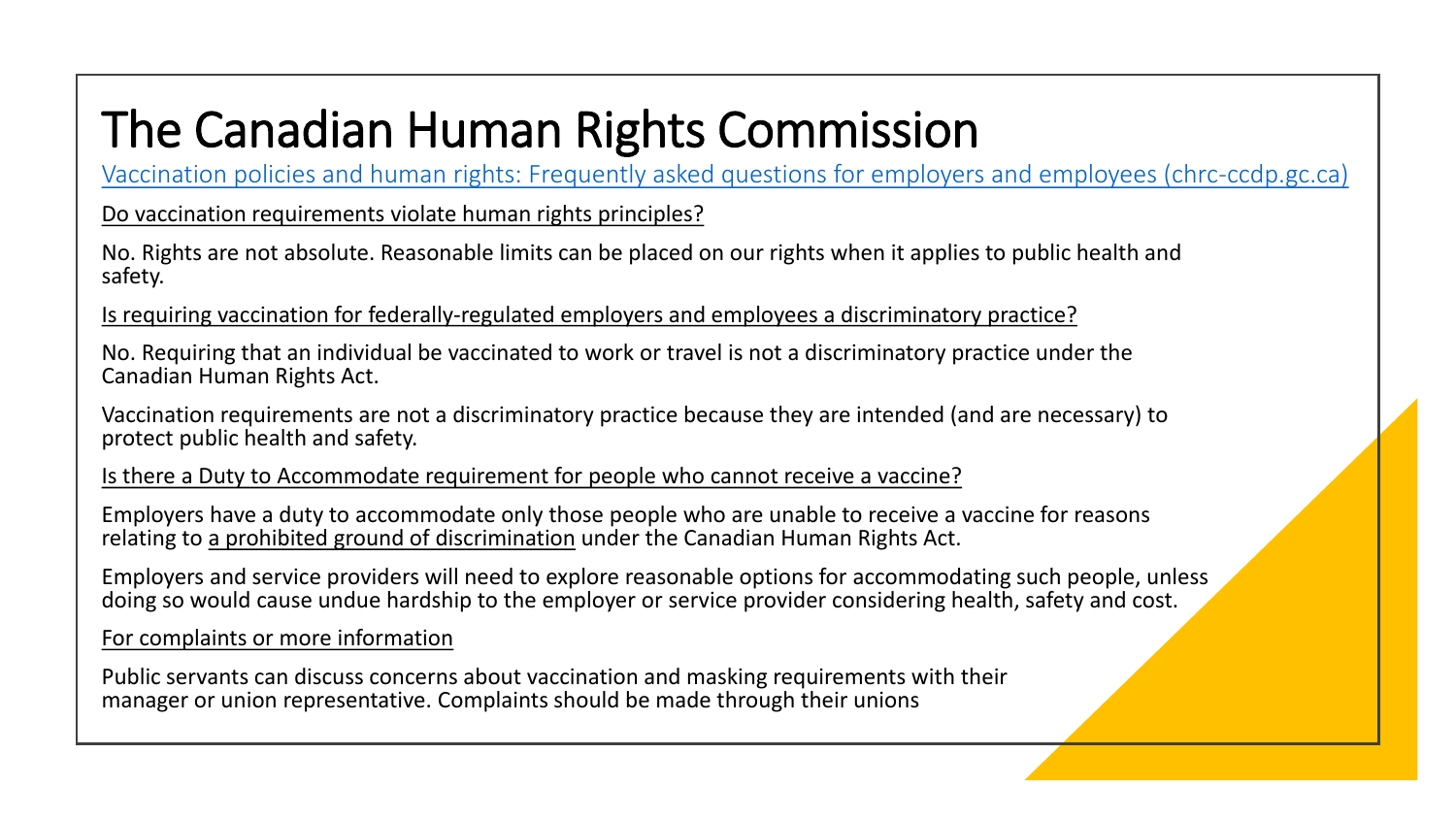## If no Human Rights exemptions

#### **Test for reasonableness**:

A) Does the employer have the authority to implement the practice?

- Is there a legitimate purpose?
- Does it balance workplace concerns and employees' rights?

B) Is the practice Charter-compliant?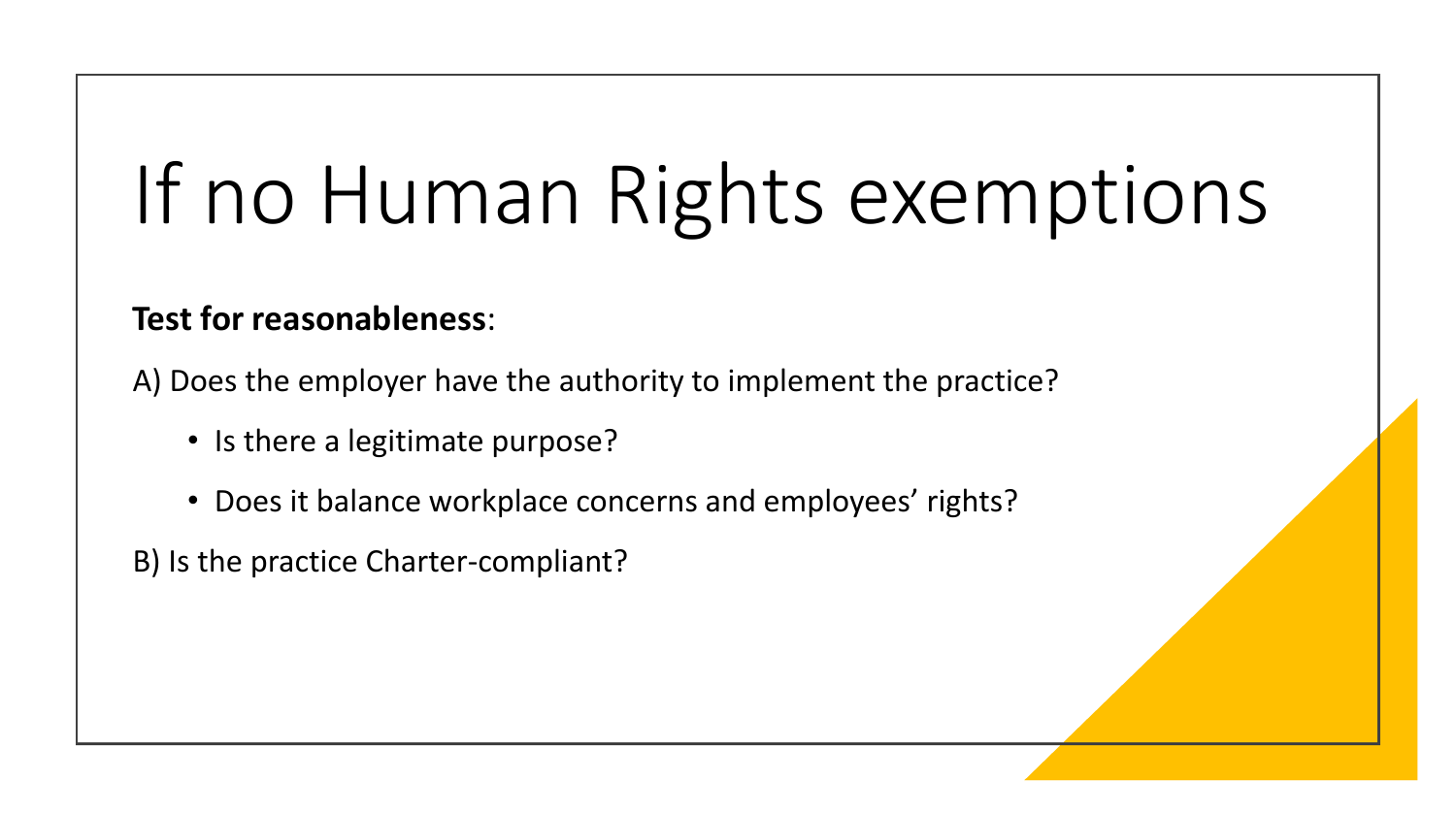## No action required yet

- The practice is generally reasonable
- Potential issues:
	- Return-to-Work Policy
	- Duration of the pandemic
	- Developments in the caselaw
- Administrative vs. disciplinary
- Expedited vs. formal grievance process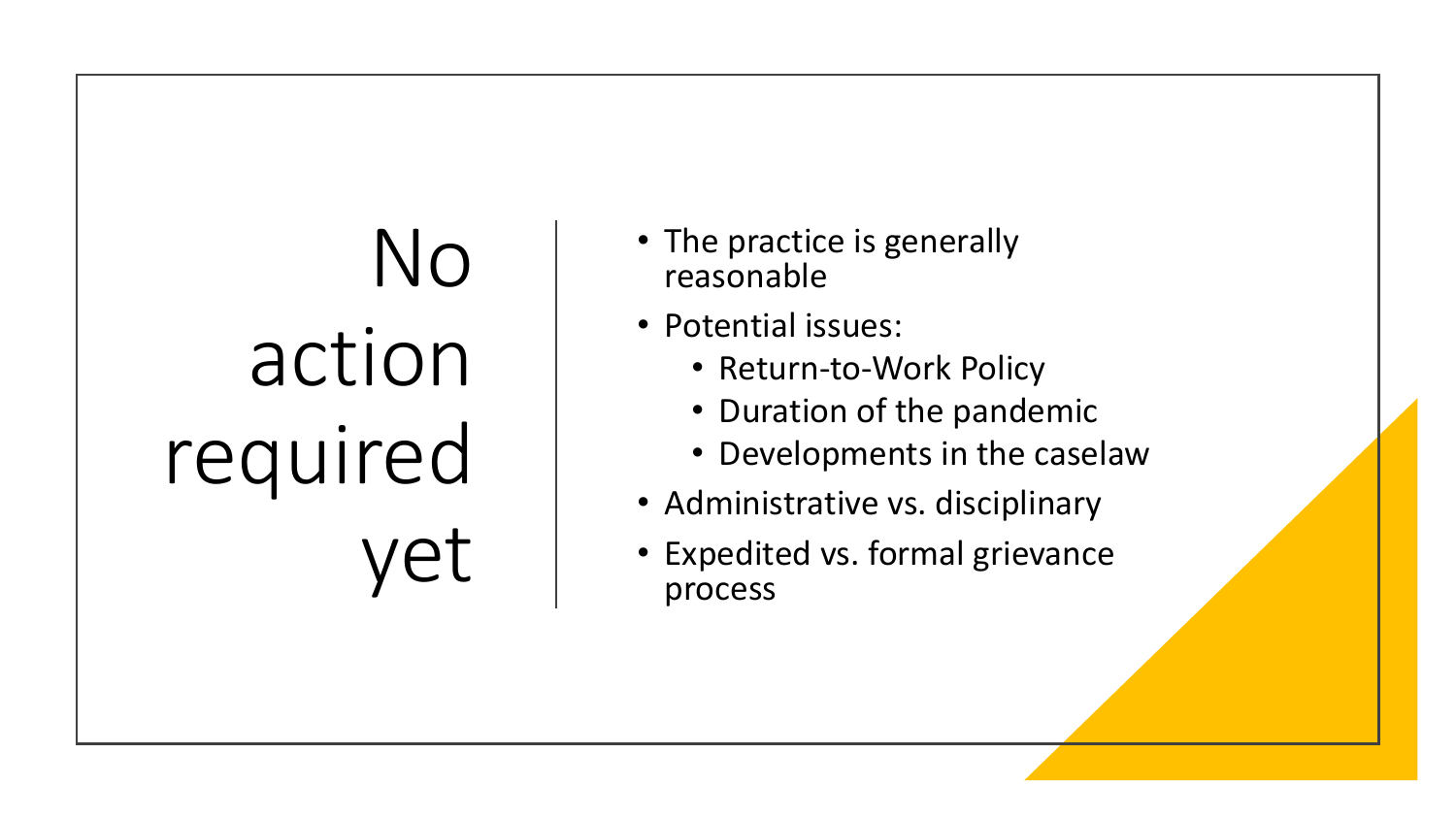## Part 5: Privacy Concerns

- Canada Post is allowed to ask for this personal information
- Canada Post must respect the *Privacy Act*
- The practice is unclear on the details
- Unlikely to lead to the practice being found invalid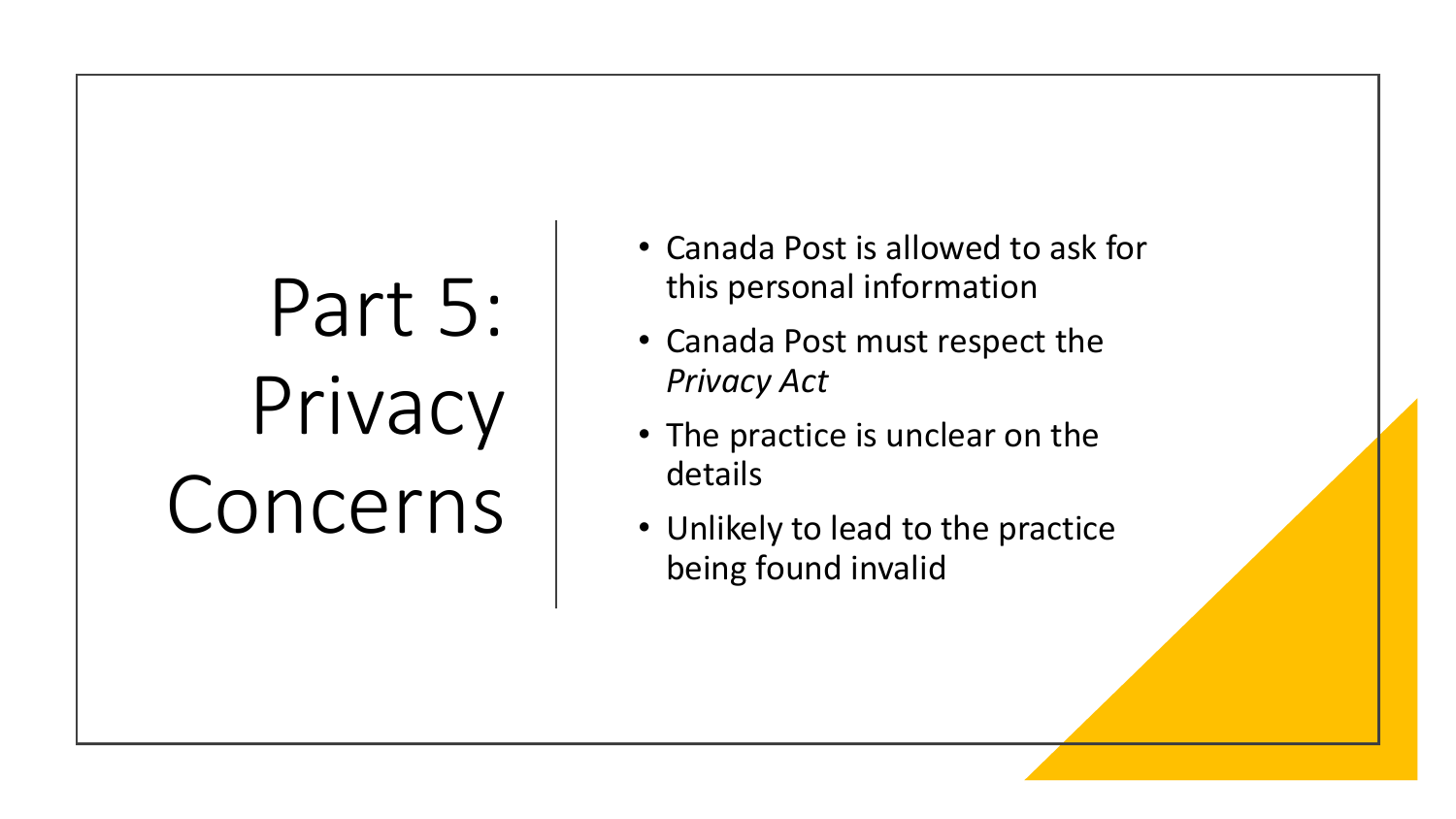## Part 6: Supporting your members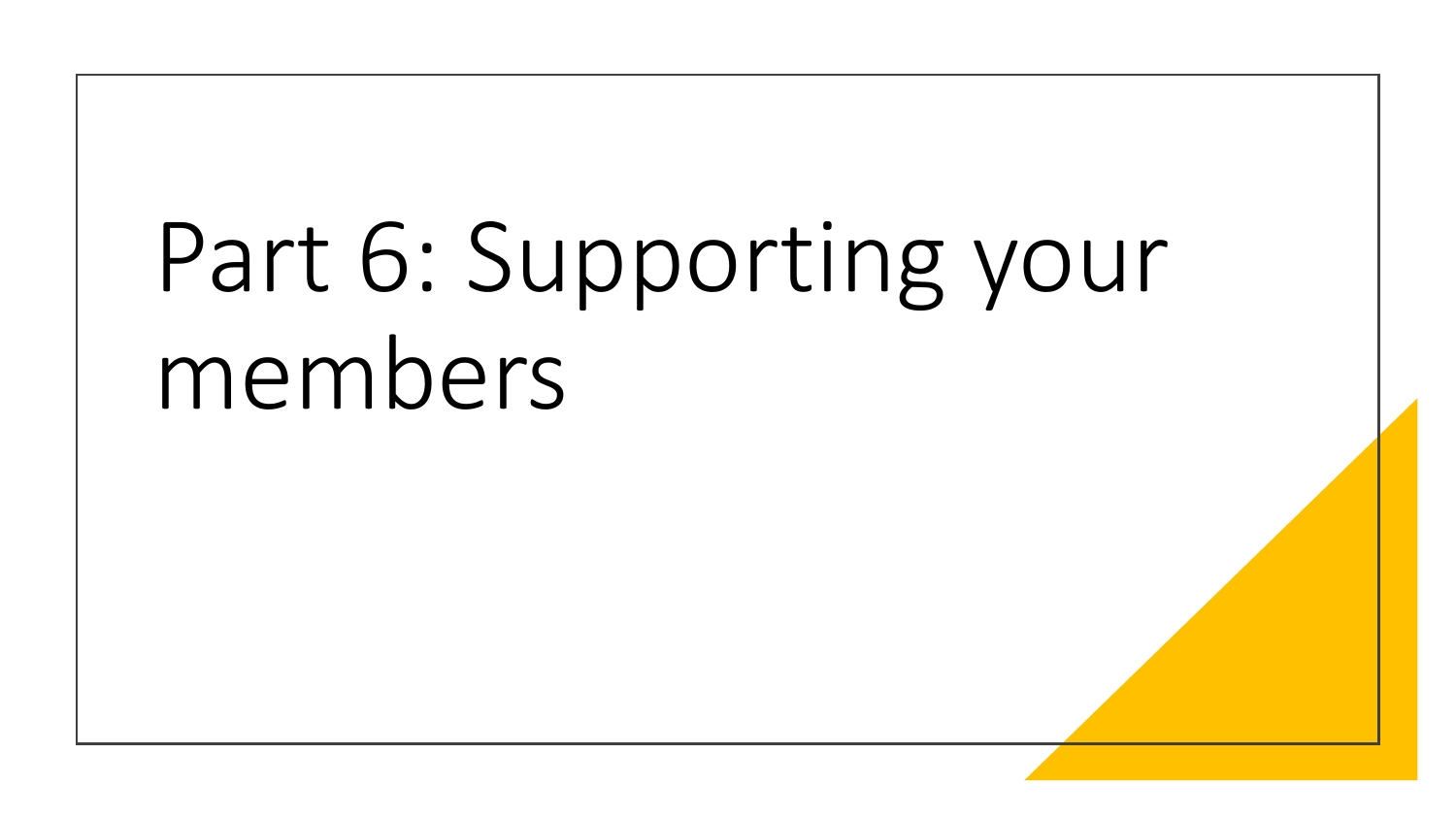### Frequently Asked Questions

- **Can the employer legally implement a mandatory vaccine policy?** Yes.
- **Even if it goes against my personal beliefs?** Yes.
- **Is my employer allowed to ask for my vaccination status?** Yes.
- **Is it an illegal invasion of my privacy?** No.
- **Is this practice a violation of my human rights?** No, because there are adequate human rights exemptions.
- **Is there a legitimate business reason for imposing the vaccine? Does this meet the test for a Bona Fide Occupational Requirement?** These questions are only relevant if the employee proves *prima facie* discrimination and the employer refuses to accommodate them.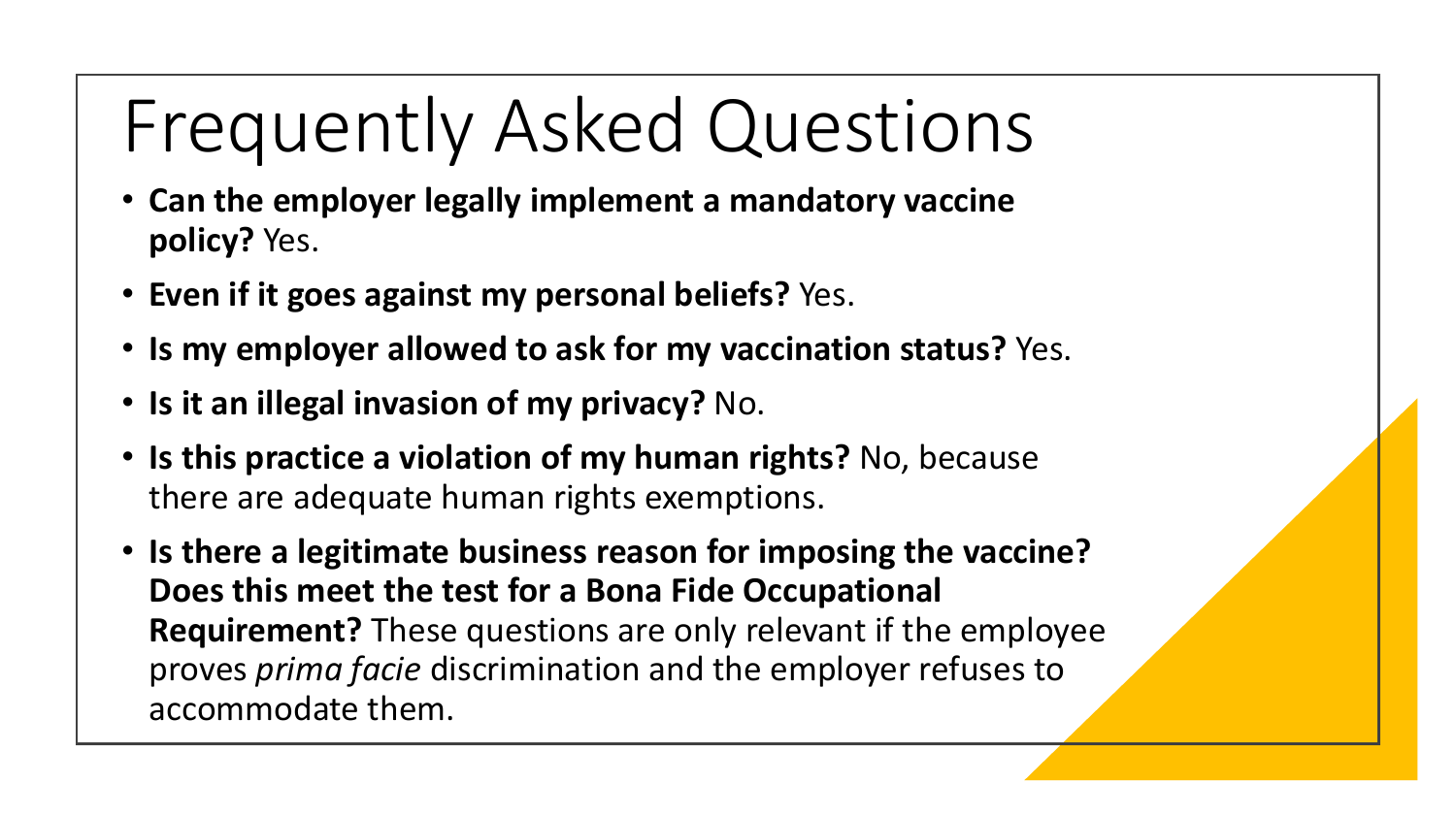### More FAQs

- **Do I have a right to not get vaccinated and work from home?**  Employees do not have the right to choose to work from home. We will have to see what the return-to-work policy says.
- **Is the practice coercive?** At this stage, we do not think that an arbitrator will find the practice to be coercive as a whole.
- **What about my personal economic hardship?** This might not be a convincing argument at this stage. For context, the government has stated that employees who lose their jobs for refusing the vaccination [will likely not be eligible for EI.](https://www.canada.ca/en/employment-social-development/programs/ei/ei-list/ei-roe/notice-covid-19.html)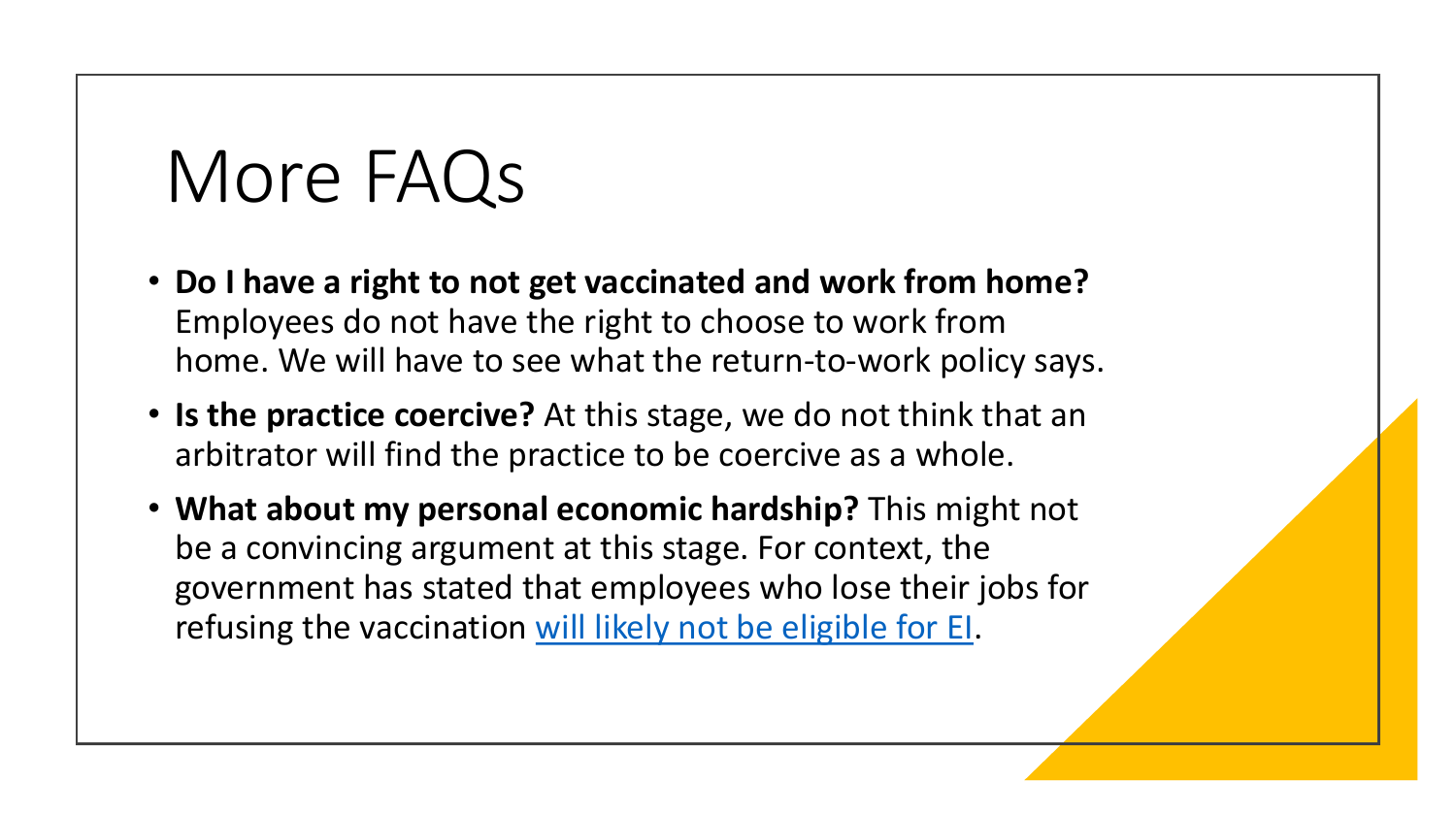#### EI information – COVID-19

[EI information for employers](https://www.canada.ca/en/employment-social-development/programs/ei/ei-list/ei-roe/notice-covid-19.html) – COVID-19 - Canada.ca

*When the employee doesn't report to work because they refuse to comply with your mandatory COVID-19 vaccination policy, use code E (quit) or code N (leave of absence).*

*When you suspend or terminate an employee for not complying with your mandatory COVID-19 vaccination policy, use code M (dismissal).*

*If you use these codes, we may contact you to determine:*

- *if you had adopted and clearly communicated to all employees a mandatory COVID-19 vaccination policy*
- *if the employees were informed that failure to comply with the policy would result in loss of employment*
- *if the application of the policy to the employee was reasonable within the workplace context*
- *if there were any exemptions for refusing to comply with the policy*

The COVID-19 ROE Codes will not apply to those employees who are exempt from receiving a COVID-19 vaccine due to a protected human rights ground.